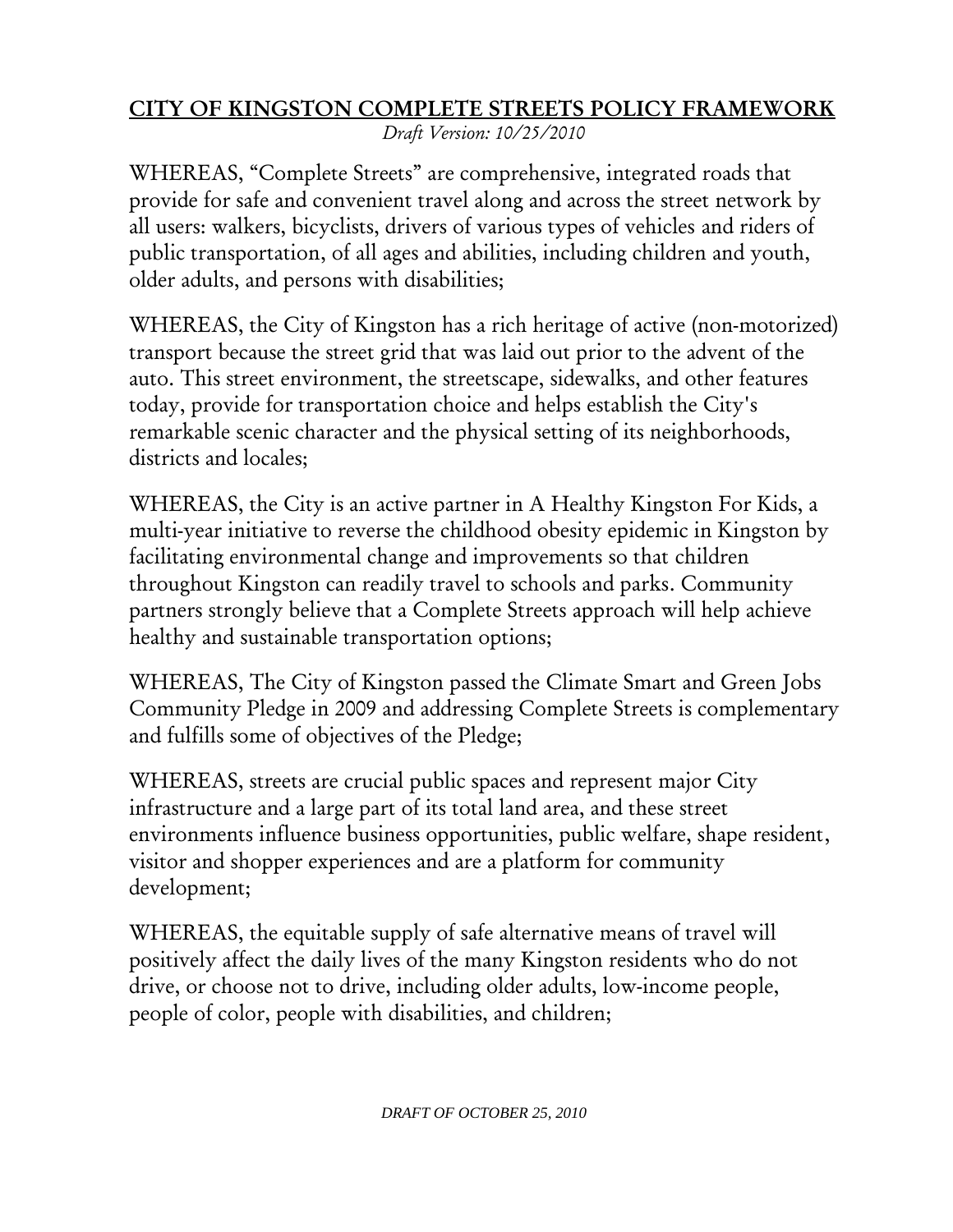WHEREAS, local focus on Complete Streets is consistent with the State and Federal policies to integrate pedestrian and bike facilities more fully in overall transport planning, implementation and operations;

WHEREAS, limited opportunities to integrate exercise into daily activities contributes to increased obesity and correlates with adverse health consequences like diabetes, heart disease, stroke, asthma, low self-esteem, depression, and other debilitating diseases;

WHEREAS, increasing the extent that people are out walking will aid business district and "Main Street" vitality and reduce traffic congestion;

WHEREAS, many walking and biking injuries and fatalities are preventable and the rates of severe injuries and deaths would likely decrease using a Complete Streets approach;

WHEREAS, the planning and design of pedestrian, bicycle, and transit infrastructure offers economical personal transportation and long-term cost savings for the City;

WHEREAS, the City wishes to encourage walking, biking and public transit as essential forms of transportation that promote public health and independence for all and contribute to overall community economic development;

WHEREAS, the City acknowledges the value to community well-being of Complete Streets as a way to address the challenges of air and water contamination, stormwater, climate change, traffic congestion, civic and economic renewal, and sprawl;

WHEREAS, waking and biking on City streets should be a pleasant and safe activity and pedestrian traffic is essential to civic live, commerce, and the tourist experience;

NOW, THEREFORE, BE IT RESOLVED, that the City of Kingston encourages walking, bicycling, and public transit for transportation, health, fitness, and recreation, it recognizes the importance of creating Complete Streets that enable safe travel by all users, including pedestrians, bicyclists, public transportation riders and drivers, and people of all ages and abilities,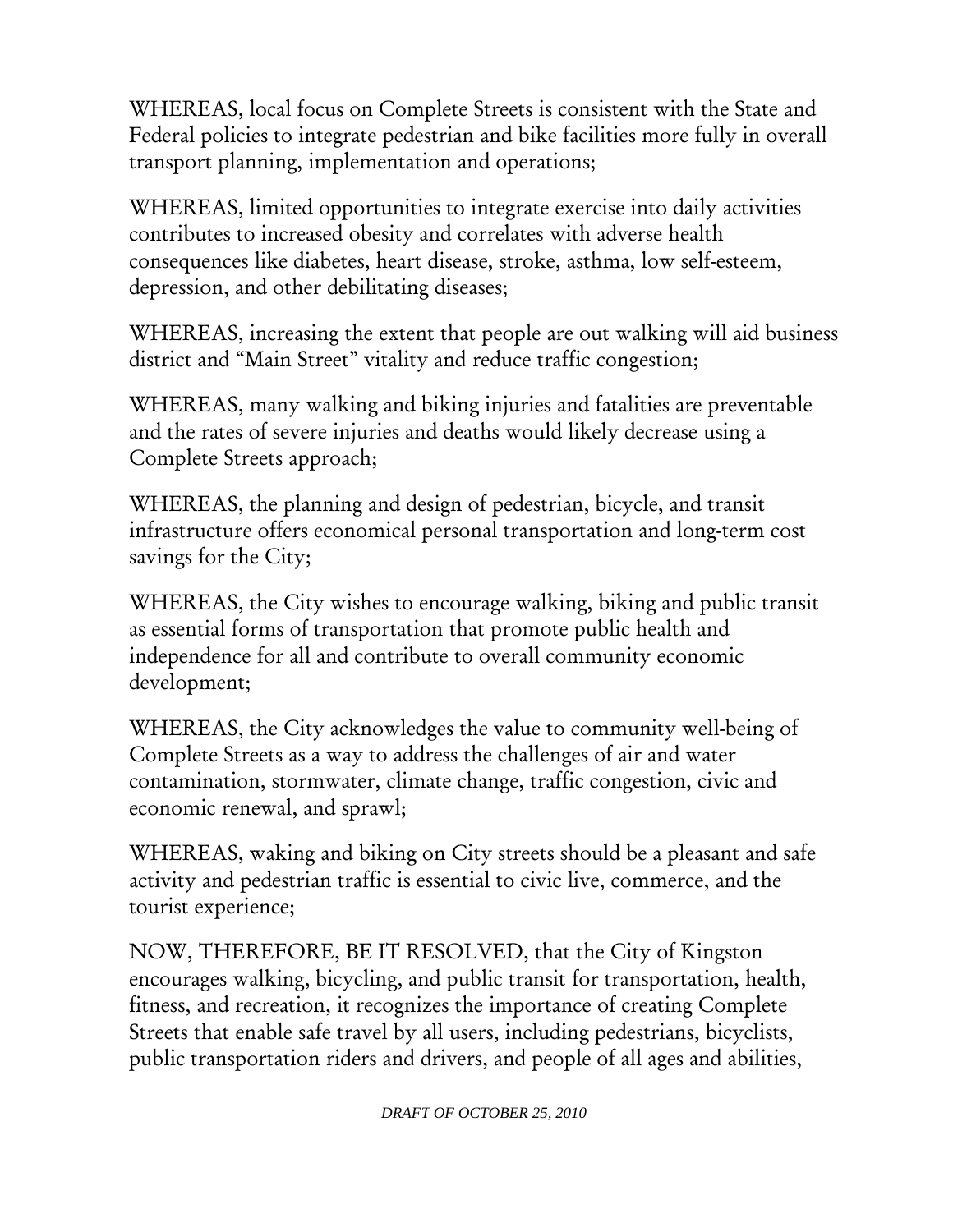and it supports education about the need for accessibility through events, programs, outreach, and incentives.

BE IT FURTHER RESOLVED, that it is a City goal to foster transportation choices by developing a Complete Streets program, initiated by a Complete Streets Advisory Council.

BE IT FURTHER RESOLVED, that it is the intent of the City of Kingston's Complete Streets Policy to recognize pedestrians, bicyclists, transit riders and people with disabilities on the same level as motorists in the planning and design of street reconstruction and upgrades and as part of new street development within the City;

BE IT FURTHER RESOLVED, that the City considers each transportation plan and project as an opportunity to explore the potential to improve safety, access and mobility for all travelers and to position bicycling, walking and transit as integral elements of the local transportation system.

BE IT FURTHER RESOLVED, that a Complete Streets Advisory Council (hereafter Council) is hereby created to serve as a resource on active transportation and vital streets. Its purpose will be to explore the potential to advance the City's adoption of Complete Streets practices by forming complementary recommendations. There will be coordination of the activities of this group with City staff, and local non-profits and civic organizations such as walking, biking, recreation clubs, local schools, health organizations, business groups, arts organizations, and other interested parties. Examples of actions this group may initiate, include:

- Explore goals, rationales, and indicators for Complete Streets and active transport;
- Inventory and evaluate how well the streets and transportation network of the City of Kingston are serving each category of users;
- Create training opportunities, including for transportation officials;
- Identify desired projects and redesigns and options for achieving a quality community and street environment, including improved accessibility;
- Provide recommendations on policies and priorities; and
- Assess opportunities to integrate, accommodate, and balance the needs of all users in street projects and address potential obstacles to implementing Complete Streets practices in the City of Kingston.